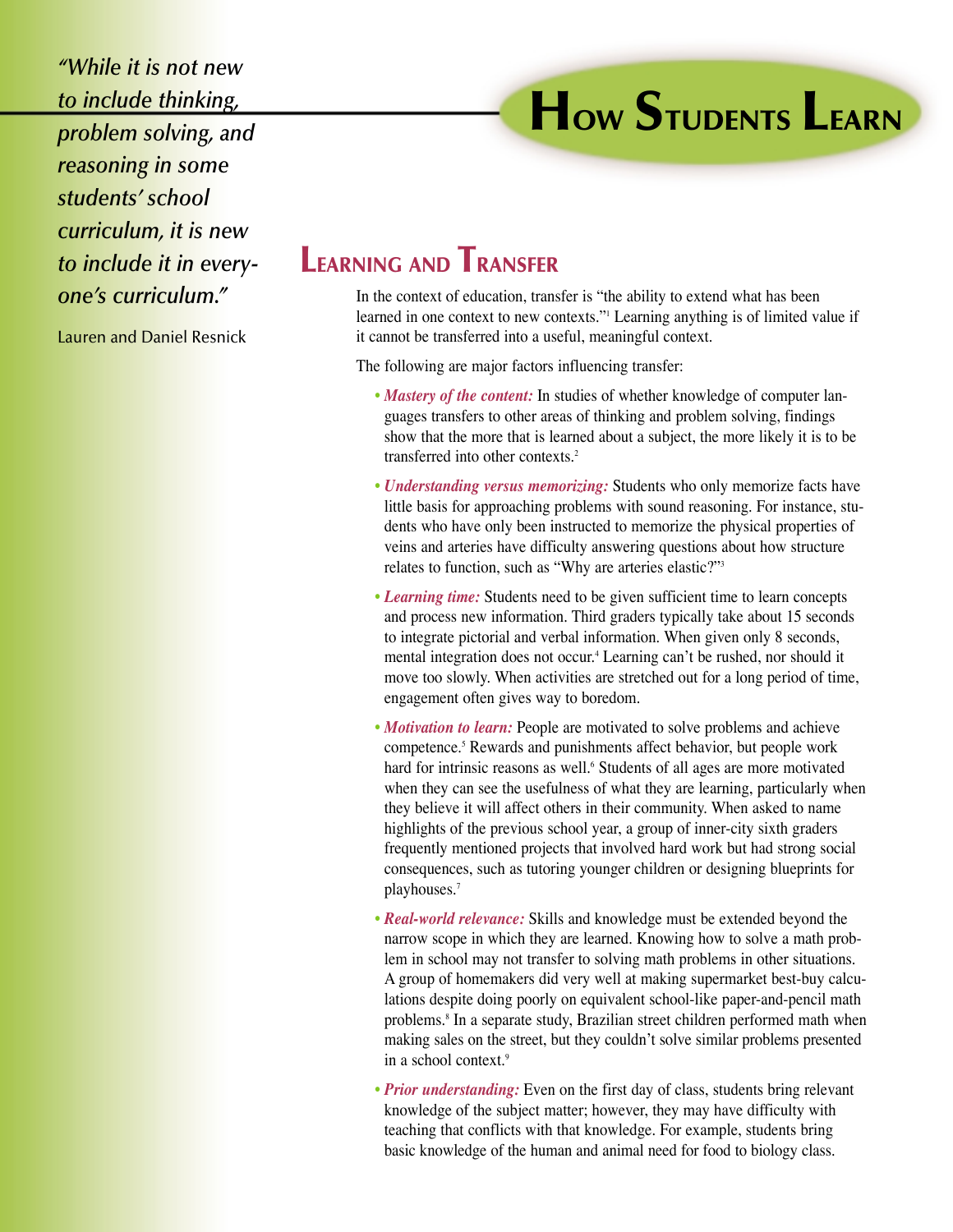When studying the role of soil and photosynthesis in plant growth, some students have misconceptions such as soil is the plant's food, plants get food from their roots and store it in their leaves, or chlorophyll is the plant's blood. If the teacher does not take these misconceptions into account, address them, and discuss why they are incorrect, students can be easily left with an incorrect understanding.<sup>10</sup>

For learning to be truly effective, students must develop a sense of when their knowledge can be used. Failure to learn something often occurs because students have little or no idea when they are supposed to use the knowledge they have been taught. For example, if a math student sees no relevance to negative integers and has no understanding of how they might apply to anything outside math class, learning may occur at some level, but transfer most likely will not.

The knowledge needed for good thinking is acquired only through the processes of thinking. Knowledge must be used generatively—it needs to be called up again and again to link to, interpret, and explain new information.<sup>11</sup>

Adapted from J. D. Bransford, A. L. Brown, and R. R. Cocking, *How People Learn: Brain, Mind, Experience, and School,* National Academy Press, Washington, DC, 1999.